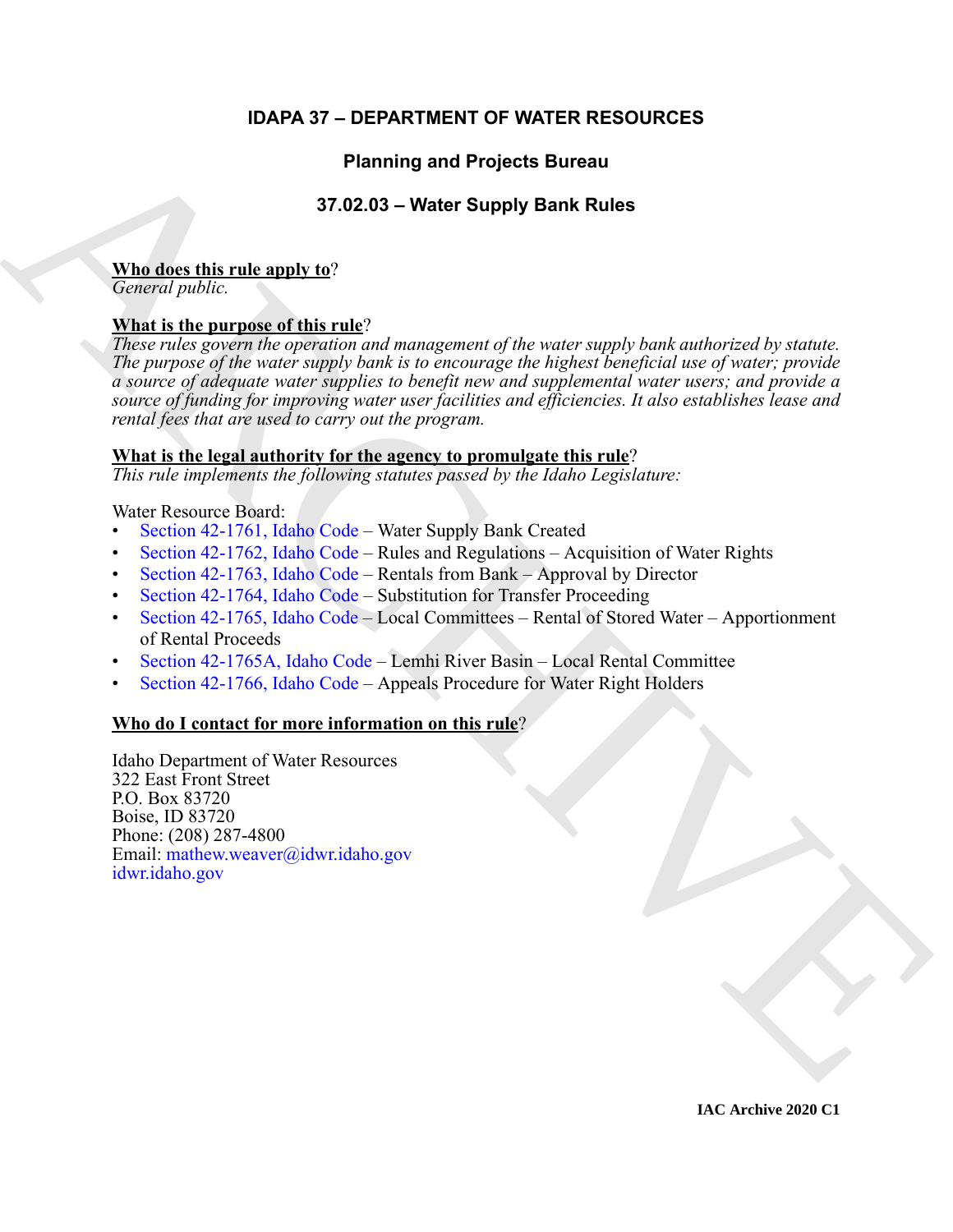# **Table of Contents**

# 37.02.03 - Water Supply Bank Rules

| 025. Acquisition Of Water Rights For The Board's Water Supply Bank (Rule 25).  4       |  |
|----------------------------------------------------------------------------------------|--|
|                                                                                        |  |
| 030. Sale Or Rental Of Water Rights From The Board's Water Supply Bank<br>(Rule 30). 6 |  |
|                                                                                        |  |
| 035. Handling Of Money Associated With The Board's Water Supply Bank                   |  |
|                                                                                        |  |
|                                                                                        |  |
|                                                                                        |  |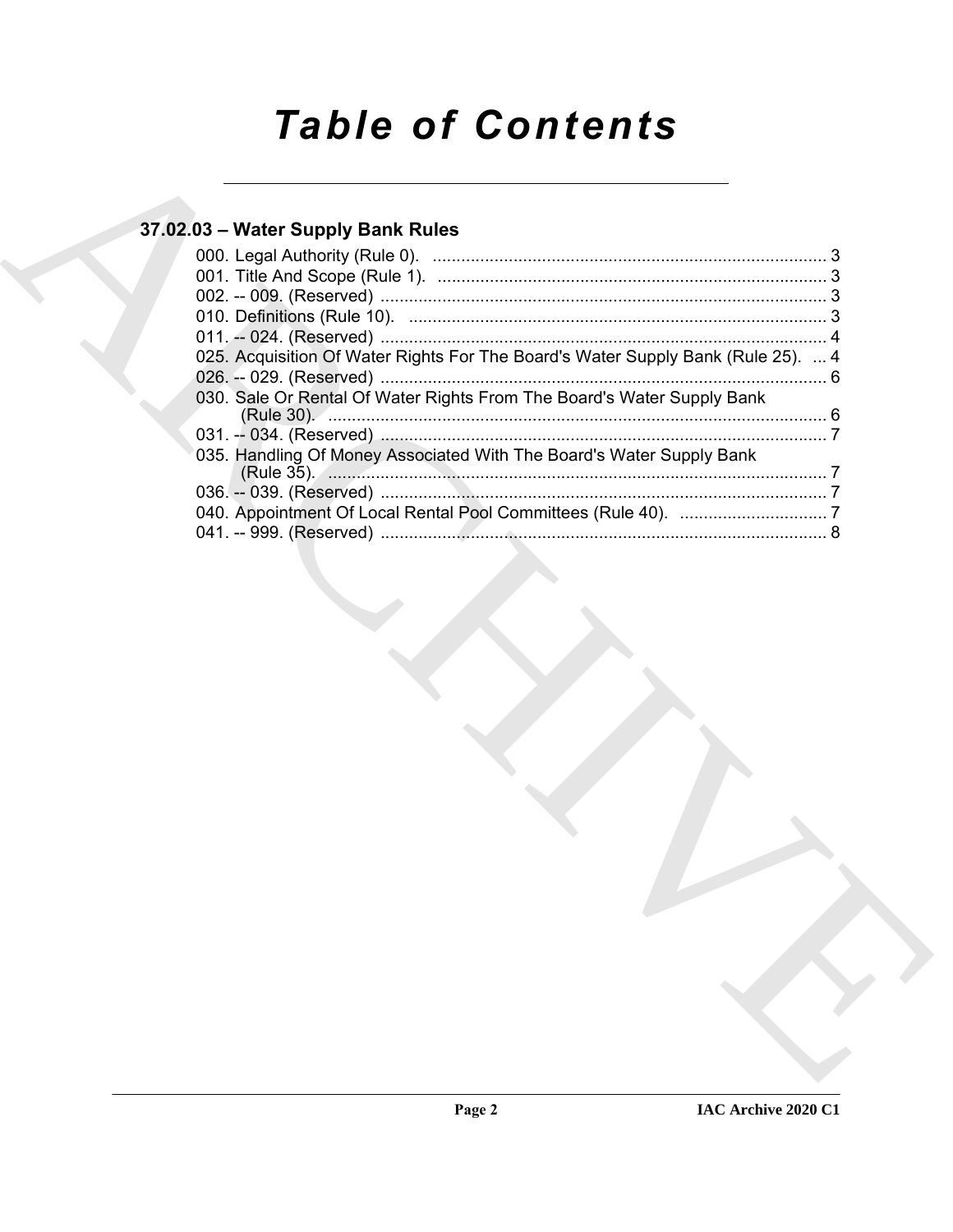#### **37.02.03 – WATER SUPPLY BANK RULES**

#### <span id="page-2-20"></span><span id="page-2-1"></span><span id="page-2-0"></span>**000. LEGAL AUTHORITY (RULE 0).**

This chapter is adopted under the legal authority of Section 42-1762, Idaho Code. (3-20-20)T

#### <span id="page-2-2"></span>**001. TITLE AND SCOPE (RULE 1).**

<span id="page-2-21"></span>**01.** Title. The title of this chapter is IDAPA 37.02.03, "Water Supply Bank Rules." (3-20-20)T

This deposite subset of the branchitectic states 42-1762, the forest order and the state of the state of the state of the state of the state of the state of the state of the state of the state of the state of the state of **02. Scope**. These rules were first adopted by the Water Resource Board in October 1980 as mandated by Section 42-1762, Idaho Code enacted in 1979. The rules govern the Board's operation and management of a Water Supply Bank provided for in Sections 42-1761 to 42-1766, Idaho Code. The purposes of the Water Supply Bank, as defined by statute, are to encourage the highest beneficial use of water; provide a source of adequate water supplies to benefit new and supplemental water uses; and provide a source of funding for improving water user facilities and efficiencies. These rules are to be used by the Water Resource Board in considering the purchase, sale, lease or rental of natural flow or stored water, the use of any funds generated therefrom, and the appointment of local committees to facilitate the lease and rental of stored water. The purchase, sale, lease or rental of water shall be in compliance with state and federal law. The adoption of these rules is not intended to prevent any person from directly selling or leasing water by transactions outside the purview of the Water Supply Bank Rules where such transactions are otherwise allowed by law. (3-20-20)T

#### <span id="page-2-3"></span>**002. -- 009. (RESERVED)**

#### <span id="page-2-4"></span>**010. DEFINITIONS (RULE 10).**

<span id="page-2-7"></span><span id="page-2-6"></span><span id="page-2-5"></span>**01. Board**. The Idaho Water Resource Board. (3-20-20)T

**02. Board's Water Supply Bank**. The water exchange market operated directly by the Board to facilitate marketing of water rights. (3-20-20)T

<span id="page-2-9"></span>**03. Director**. The Director of the Idaho Department of Water Resources. (3-20-20)T

<span id="page-2-11"></span><span id="page-2-10"></span><span id="page-2-8"></span>**04. Department**. The Idaho Department of Water Resources. (3-20-20)T

**05.** Lease. To convey by contract a water right to the Board's water supply bank or stored water to a ol operated by a local committee. (3-20-20) rental pool operated by a local committee.

**06.** Local Committee. The committee which has been designated by action of the Board to facilitate g of stored water by operating a rental pool pursuant to Section 42-1765, Idaho Code. (3-20-20)T marketing of stored water by operating a rental pool pursuant to Section 42-1765, Idaho Code.

<span id="page-2-12"></span>**07.** Natural Flow. Water or the right to use water that exists in a spring, stream, river, or aquifer at a certain time and which is not the result of the storage of water flowing at a previous time. (3-20-20)T

**08.** Rent. To convey by contract a water right from the Board's water supply bank or stored water from a rental pool.  $(3-20-20)T$ a rental pool. (3-20-20)T

<span id="page-2-17"></span><span id="page-2-16"></span><span id="page-2-15"></span><span id="page-2-14"></span>**09. Rental Pool**. A market for exchange of stored water operated by a local committee. (3-20-20)T

**10.** Stored Water. Water made available by detention in surface reservoirs or storage space in a surface reservoir. (3-20-20)T

**11. Water Right**. The right to divert and beneficially use the public waters of the state of Idaho including any storage entitlement. (3-20-20)T

**12. Water Supply Bank**. The water exchange market operated by the Water Resource Board pursuant to Section 42-1761 through 42-1766, Idaho Code, and these rules and is a general term which includes the Board's water supply bank and rental pools. (3-20-20)T

<span id="page-2-19"></span><span id="page-2-18"></span><span id="page-2-13"></span>**13.** Year. A time period of twelve (12) consecutive months. (3-20-20)T

**14. Person**. Any company, corporation, association, firm, agency, individual, partnership, Indian tribe, government or other entity. (3-20-20)T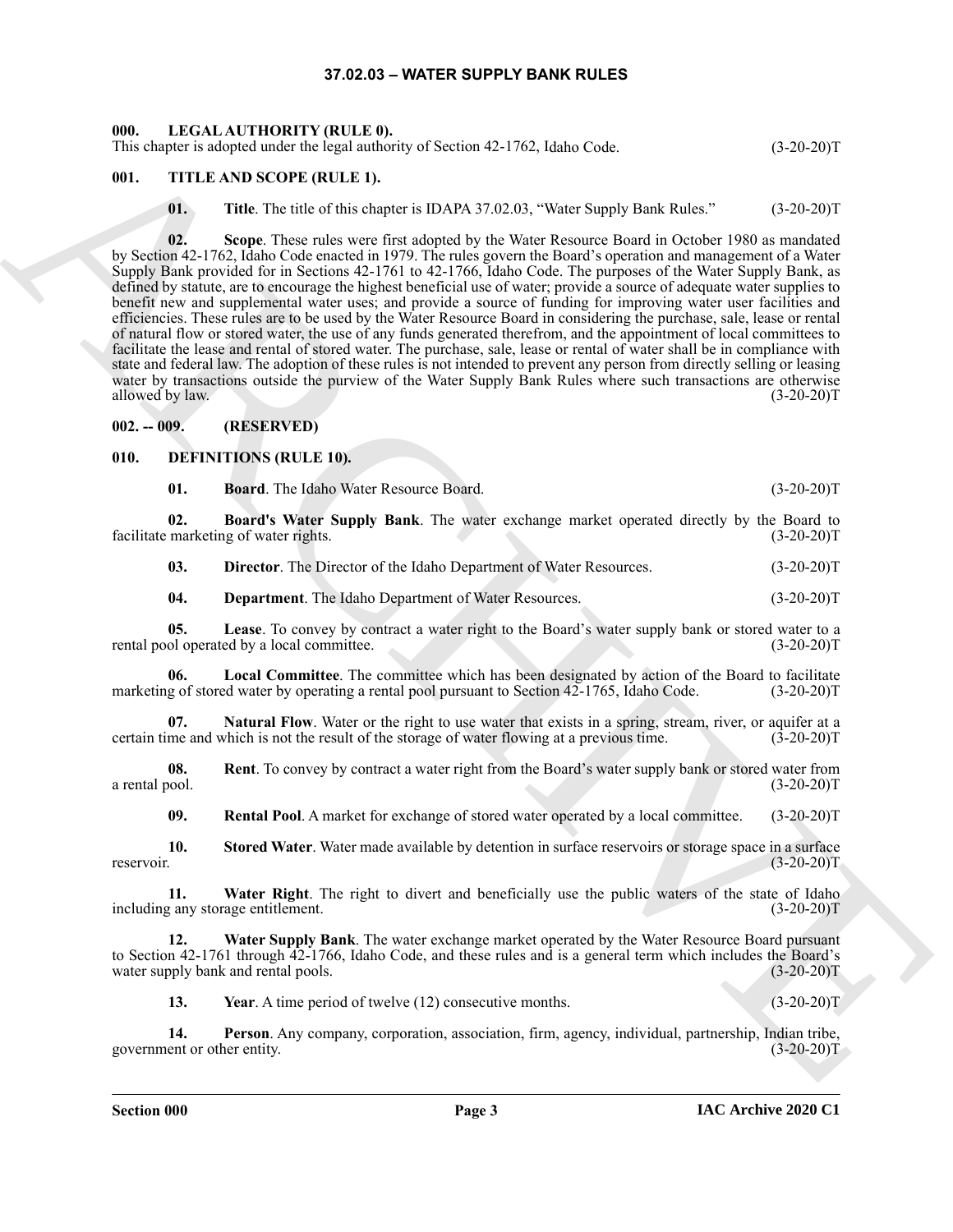#### <span id="page-3-0"></span>**011. -- 024. (RESERVED)**

#### <span id="page-3-6"></span><span id="page-3-2"></span><span id="page-3-1"></span>**025. ACQUISITION OF WATER RIGHTS FOR THE BOARD'S WATER SUPPLY BANK (RULE 25).**

**Equivalent of Nicke Resources** Works Supply Basin Nickel<br>
ULL-82.<br>
ULL-82. (01.83 TEAM ORDER INTERS FOR THE ROARDYS WAT FAIS (RTIP X BANK (RTIP X 25).<br>
1931 - ACCOUNTING OF WATER RIGHTS FOR THE ROARDYS WAT FAIS (RTIP X B **01. General**. The Board may purchase, lease, accept as a gift or otherwise obtain rights to natural flow or stored water and credit them to the Board's water supply bank. These water rights may then be divided or combined into more marketable blocks provided that there is no injury to other right holders, or enlargement of use of the water rights, and the change is in the local public interest. Any person proposing to sell or lease water rights to the Board's water supply bank, or to otherwise make water available through the water supply bank for the purposes of Section 42-1763A, Idaho Code, shall file a completed application with the Director on a forms or in a format provided by the Department and provide such additional information as the Board or Director may require in evaluating the proposed transaction. The completed application form shall state the period of time a water right is offered for lease, or the period of time that storage water will be released for fish migration purposes in accordance with Section 42-1763A, Idaho Code, and the payment terms, if any, requested by the applicant. (3-20-20)T

<span id="page-3-3"></span>**02.** Application. Submitted with the completed application shall be: (3-20-20)T

**a.** Evidence that the water right has been recorded through court decree, permit or license issued by the Department. If the right is included in an ongoing adjudication, a copy of the claim is required; (3-20-20)

**b.** Proof of current ownership of the water right by the applicant; (3-20-20)T

**c.** Information that the water right has not been lost through abandonment, or forfeiture as defined by Section 42-222(2), Idaho Code; (3-20-20)T

**d.** Evidence to demonstrate the relative availability of water in the source to fill the water right; and  $(3-20-20)$ T

**e.** The written consent of such company, corporation or irrigation district to the proposed sale or lease must accompany the application if the right to the use of the water, or the use of the diversion works or irrigation system is represented by shares of stock in a company or corporation, or if such works or system is owned or managed by an irrigation district. (3-20-20) managed by an irrigation district.

**f.** A lease application filing fee of two hundred fifty dollars (\$250) per water right up to a maximum total of five hundred dollars (\$500.00) for overlapping water rights which have a common place of use or common diversion rate or diversion volume. The lease filing fee described herein shall be deposited in the Water Administration Account and shall not apply to applications to lease stored water into rental pools described in Rule 40. (3-20-20)T

<span id="page-3-8"></span>**03. Review**. Upon receipt of the completed application the Director will review it for completeness and make such further review as he deems necessary to adequately brief the Board on the proposed transaction.

 $(3-20-20)T$ 

**04. Inadequate Application**. If an application is not complete, the Director will correspond with the applicant to obtain the needed information. If the requested information is not returned in thirty (30) days, the application will no longer be considered a valid request to place a water right into the Board's water supply bank.  $(3-20-20)$ T

<span id="page-3-7"></span><span id="page-3-5"></span><span id="page-3-4"></span>**05. Consideration**. The Board may consider an application at any regular or special meeting.  $(3-20-20)T$ 

**06. Criteria**. The Board will consider the following in determining whether to accept an offered water right into the Board's water supply bank: (3-20-20)T

**a.** Whether the applicant is the current owner, title holder or contract water user of the water right proposed to be transferred to the Board's water supply bank or has authority to act on behalf of the owner;

 $(3-20-20)T$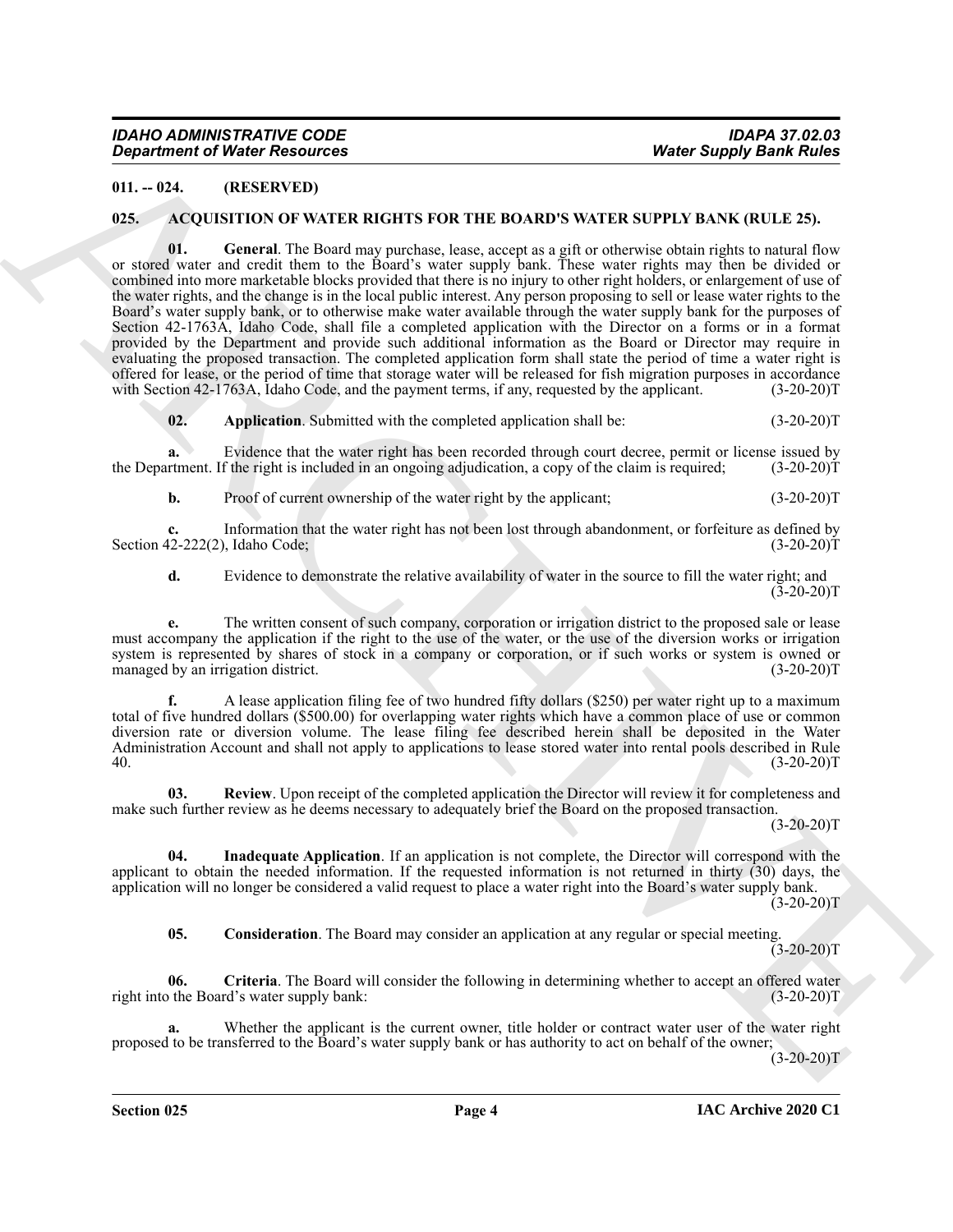<span id="page-4-1"></span><span id="page-4-0"></span>

| <b>Department of Water Resources</b>                                                                                                                                                                                                                                                                                                                                                                                                                                                                                                                                                                                                                                                                                                                                     | <b>Water Supply Bank Rules</b> |
|--------------------------------------------------------------------------------------------------------------------------------------------------------------------------------------------------------------------------------------------------------------------------------------------------------------------------------------------------------------------------------------------------------------------------------------------------------------------------------------------------------------------------------------------------------------------------------------------------------------------------------------------------------------------------------------------------------------------------------------------------------------------------|--------------------------------|
| Whether all necessary consents have been filed with the Board;<br>$\mathbf{b}$ .                                                                                                                                                                                                                                                                                                                                                                                                                                                                                                                                                                                                                                                                                         | $(3-20-20)T$                   |
| Whether the information available to the Board indicates that the water right has been abandoned or<br>c.<br>forfeited;                                                                                                                                                                                                                                                                                                                                                                                                                                                                                                                                                                                                                                                  | $(3-20-20)T$                   |
| Whether the offering price or requested rental rate is reasonable;<br>d.                                                                                                                                                                                                                                                                                                                                                                                                                                                                                                                                                                                                                                                                                                 | $(3-20-20)T$                   |
| Whether acquisition of the water right will be contrary to the State Water Plan;<br>e.                                                                                                                                                                                                                                                                                                                                                                                                                                                                                                                                                                                                                                                                                   | $(3-20-20)T$                   |
| f.<br>Whether the application is in the local public interest as defined in Section 42-1763, Idaho Code;                                                                                                                                                                                                                                                                                                                                                                                                                                                                                                                                                                                                                                                                 | $(3-20-20)T$                   |
| The probability of selling or renting the water right from the Board's water supply bank.<br>g.                                                                                                                                                                                                                                                                                                                                                                                                                                                                                                                                                                                                                                                                          | $(3-20-20)T$                   |
| Whether there are sufficient funds on hand to acquire the water right for the Board's water supply<br>bank, provided that, if there are insufficient funds, or if in the opinion of the Board, existing funds should not<br>immediately be expended for such acquisition, the Board may find that the water right should be acquired on a<br>contingency basis, with payment to be made to the seller or lessor only after water is subsequently sold or rented from<br>the Board's water supply bank, and                                                                                                                                                                                                                                                               | $(3-20-20)T$                   |
| i.<br>Such other factors as determined to be appropriate by the Board.                                                                                                                                                                                                                                                                                                                                                                                                                                                                                                                                                                                                                                                                                                   | $(3-20-20)T$                   |
| 07.<br>Resolution of Board. The Board may by resolution accept an application to sell or lease a water<br>right to the Board's water supply bank, or to otherwise make water available through the water supply bank for the<br>purposes of Section 42-1763A, Idaho Code. An application to lease together with the resolution accepting it becomes<br>a lease and the water right is placed into the Board's water supply bank upon adoption of the resolution. A resolution<br>accepting an application to sell a right to the Board's water supply bank will provide authority for the chairman of the<br>Board to enter an agreement to purchase the water right. The resolution may include conditions of approval, including<br>but not limited to, the following: | $(3-20-20)T$                   |
| A condition providing the length of time the water right will be retained in the Board's water supply<br>a.<br>bank.                                                                                                                                                                                                                                                                                                                                                                                                                                                                                                                                                                                                                                                     | $(3-20-20)T$                   |
| A condition describing the terms for payment to the owner of the water right and the sale or rental<br>price from the Board's water supply bank.                                                                                                                                                                                                                                                                                                                                                                                                                                                                                                                                                                                                                         | $(3-20-20)T$                   |
| Other conditions as the Board determines appropriate, including a condition recognizing that water<br>c.<br>is being made available through the water supply bank pursuant to the provisions of Section 42-1763A, Idaho Code,<br>for purposes of fish migration.                                                                                                                                                                                                                                                                                                                                                                                                                                                                                                         | $(3-20-20)T$                   |
| Placement of Water Right. Effect of placement of a water right into the Board's water supply<br>08.<br>bank.                                                                                                                                                                                                                                                                                                                                                                                                                                                                                                                                                                                                                                                             | $(3-20-20)T$                   |
| Upon acceptance of a water right into the Board's water supply bank, the owner of the right may<br>a.<br>withdraw the right within thirty (30) days of acceptance into the bank if the owner does not agree with the conditions<br>of acceptance.                                                                                                                                                                                                                                                                                                                                                                                                                                                                                                                        | $(3-20-20)T$                   |
| Upon acceptance of a water right into the Board's water supply bank, the owner of the water right is<br>b.<br>not authorized to continue the diversion and use of the right while it is in the Board's water supply bank, unless the<br>water right is for hydropower and is placed in the Board's water supply bank to be released for salmon migration and<br>power production purposes.                                                                                                                                                                                                                                                                                                                                                                               | $(3-20-20)T$                   |
|                                                                                                                                                                                                                                                                                                                                                                                                                                                                                                                                                                                                                                                                                                                                                                          |                                |
| A water right which has been accepted shall remain in the Board's water supply bank for the period<br>c.<br>designated by the Board unless removed by resolution of the Board.                                                                                                                                                                                                                                                                                                                                                                                                                                                                                                                                                                                           | $(3-20-20)T$                   |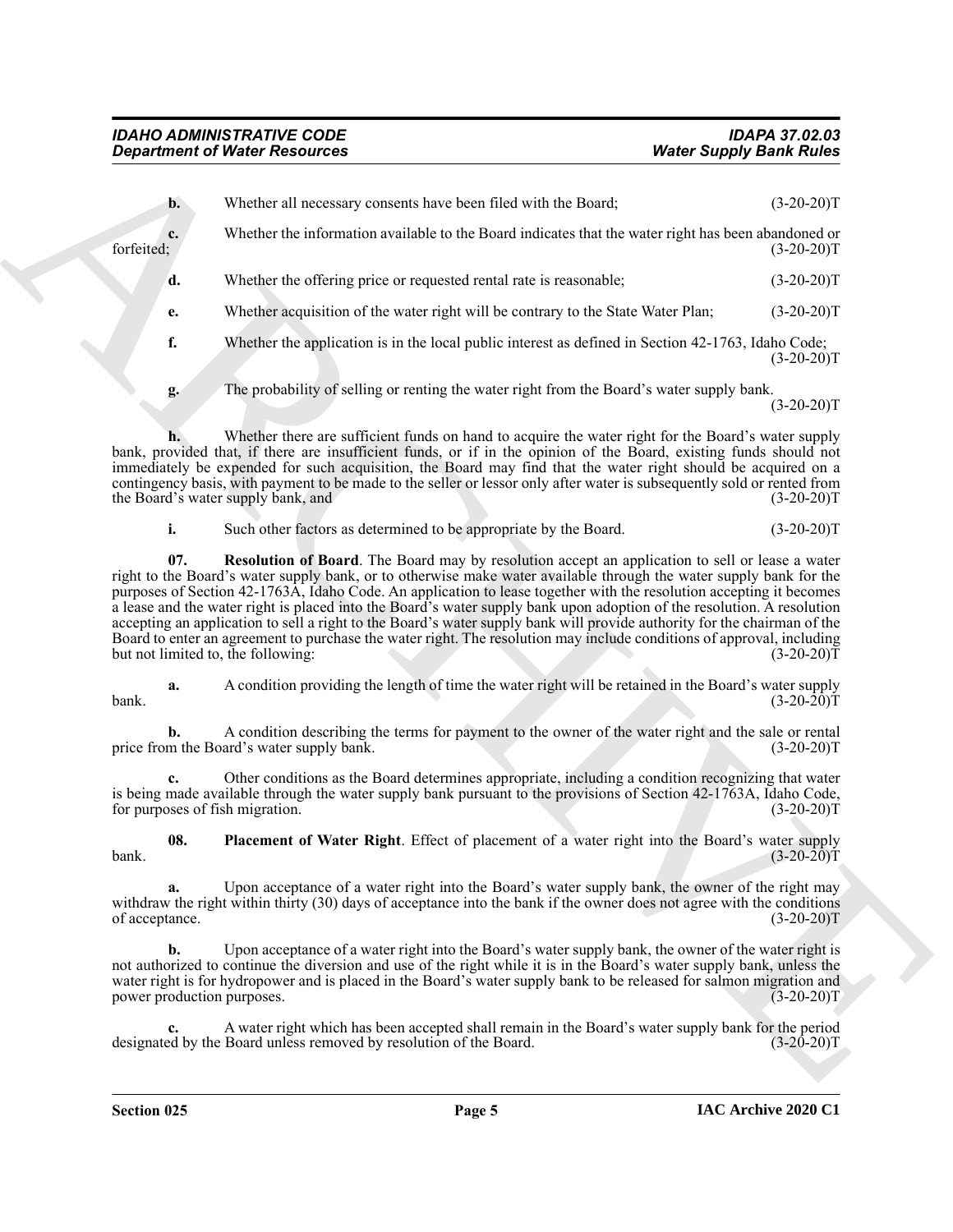| <b>IDAHO ADMINISTRATIVE CODE</b>     |  |
|--------------------------------------|--|
| <b>Department of Water Resources</b> |  |

**d.** The owner of the water right shall remain responsible to take actions required to claim the water right in an adjudication or other legal action concerning the water right and to pay taxes, fees, or assessments related to the water right.  $(3-20-20)$ T

**e.** The forfeiture provisions of Section 42-222(2), Idaho Code are tolled during the time period the water right is in the Board's water supply bank, pursuant to the provisions of Section 42-1764, Idaho Code.  $(3-20-20)T$ 

#### <span id="page-5-0"></span>**026. -- 029. (RESERVED)**

#### <span id="page-5-7"></span><span id="page-5-2"></span><span id="page-5-1"></span>**030. SALE OR RENTAL OF WATER RIGHTS FROM THE BOARD'S WATER SUPPLY BANK (RULE 30).**

**Department of Nincoln extends the set of the set of the set of the Supple of the Supple of the Supple Band River Constraints are not the set of the Supple Band River Constraints are not the set of the Supple of the Suppl 01. General**. The Board may in its discretion initiate the process to sell or rent water rights from the Board's water supply bank to achieve the purposes stated in Rule 1. The Board may from time to time, as water rights are available, authorize the Director to announce the availability of the rights from the Board's water supply bank, establishing a time and date for receiving applications in the office of the Director to purchase or rent the water rights. An application shall be on a form or in a format provided by the Director. The sale or rental price shall be the price, if any, as determined by the Board. The Director will evaluate applications with respect to the purposes of Rule 1, as to whether there will be injury to other water rights, whether the proposal would constitute an enlargement of the water right, whether the water will be put to a beneficial use, whether the water supply available from applicable rights in the Board's water supply bank is sufficient for the use intended, and whether the proposal is in the local public interest. For applications submitted pursuant to the interim authority provided by Section 42-1763A, Idaho Code, the Director will only make an evaluation as to whether the proposed use of water will cause injury to other water rights. The Director may defer the evaluation of potential injury to other water rights conditioned upon the right of any affected water right holder to petition the Director pursuant to Section 42-1766, Idaho Code, to revoke or modify the rental approval upon a showing of injury. (3-20-20)T

<span id="page-5-8"></span>**02. Notice**. The Director may give notice of an intended rental as he deems necessary, provided that prior to approving any application for purchase, or for rental for a period of more than five (5) years, he shall give notice as required in Section 42-222(1), Idaho Code. (3-20-20) notice as required in Section  $42-222(1)$ , Idaho Code.

<span id="page-5-3"></span>**03. Approval**. Sale or rental shall be approved only for use of water within the state of Idaho. The Director shall consider in determining whether to approve a rental of water for use outside of the state of Idaho those factors enumerated in Section 42-401(3), Idaho Code, except that this evaluation shall not be required for applications submitted pursuant to the interim authority provided by Section 42-1763A, Idaho Code. (3-20-20)T submitted pursuant to the interim authority provided by Section 42-1763A, Idaho Code.

<span id="page-5-6"></span>**04. Consideration**. All applications received on or prior to the announced date for receiving applications shall be considered as having been received at the same time. Applications received after the close of the application date may be considered only if sufficient available water remains in the Board's water supply bank after all acceptable, timely applications have been filed.  $(3-20-20)T$ 

<span id="page-5-4"></span>**05. Authorized to Rent**. The Director is authorized to rent water rights offered by the Board from the Board's water supply bank for a period up to five (5) years, but shall submit applications for purchase, or rental for a period of more than five (5) years to the Board for action. The Director will advise the Board on applications which require Board approval under Rule Subsection 025.06 whether he can approve the application in whole or in part or with conditions to comply with Section 42-1763, Idaho Code. (3-20-20)T

<span id="page-5-5"></span>**06. Board Review**. The Board will review applications for purchase or which propose the rental of water rights for a duration of more than five (5) years, and may approve, approve with conditions or may reject the applications as the Board determines to best meet the purposes of Rule 1 and promote the interest of the people of the state of Idaho. (3-20-20)T

<span id="page-5-9"></span>**07. Order of Consideration**. When renting water from the bank, the Director and the Board shall consider rental of water rights in the order the rights were leased to the bank, with first consideration for the rights which have continuously been in the bank the longest period of time provided the rights are suitable for the purpose of the renter.  $(3-20-20)T$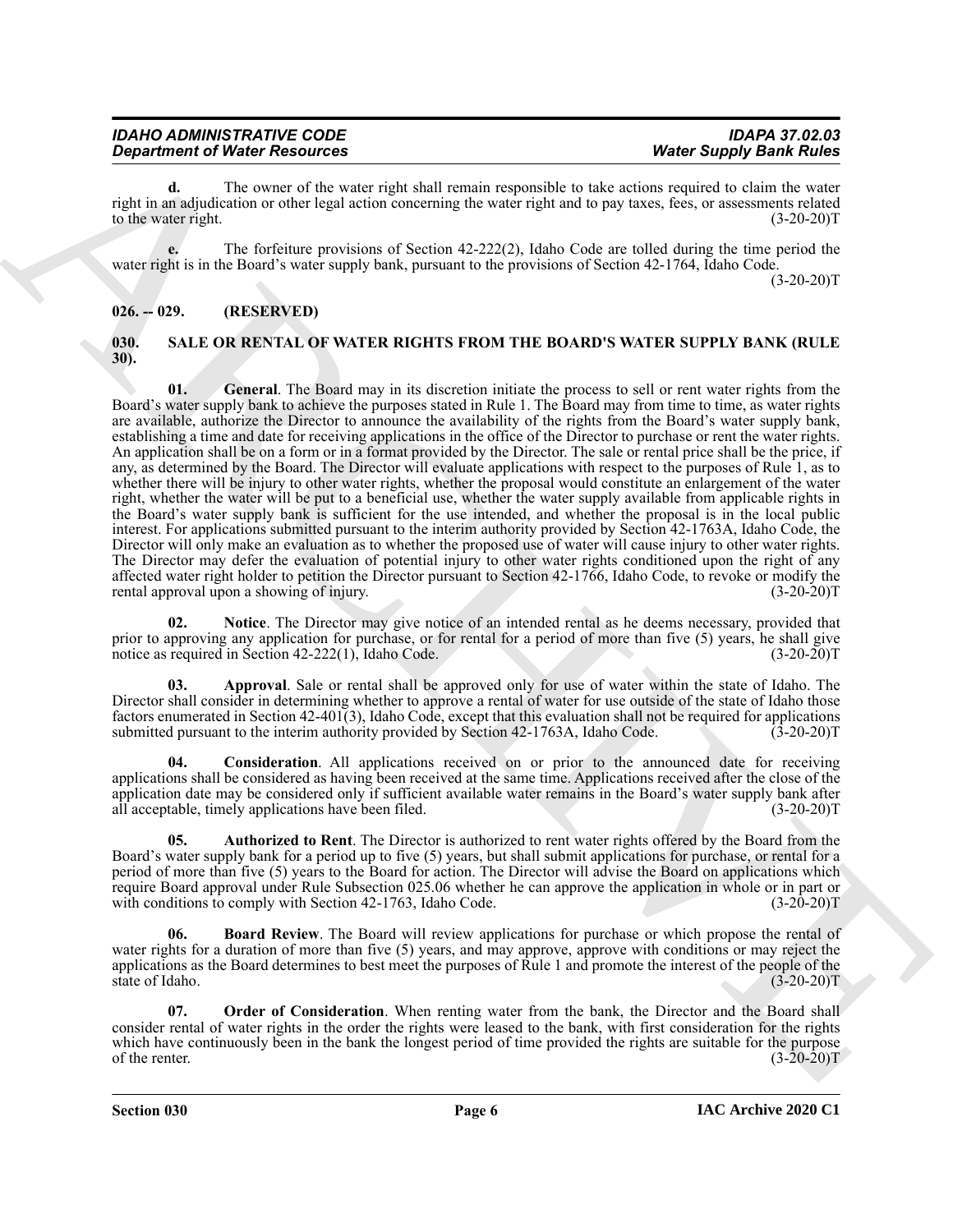#### <span id="page-6-0"></span>**031. -- 034. (RESERVED)**

#### <span id="page-6-6"></span><span id="page-6-1"></span>**035. HANDLING OF MONEY ASSOCIATED WITH THE BOARD'S WATER SUPPLY BANK (RULE 35).**

Payments received by the Department from the sale or rental of water rights from the Board's water supply bank shall<br>(3-20-20)T be handled as follows:

<span id="page-6-7"></span>**01. Credited Amount**. Ten percent (10%) of the gross amount received from the sale or rental of a water right from the Board's water supply bank and the entire lease application fee received pursuant to Rule 025 shall be credited to the Water Administration Account created by Section 42-238a, Idaho Code, or to the federal grant fund if the payment is received from a federal agency, for administrative costs of operating the Water Supply Bank. The ten percent (10%) charge described herein shall not apply to stored water rented from the rental pools described  $\frac{1}{2}$  in Rule 040. (3-20-20)T

<span id="page-6-8"></span>**02. Excess Funds**. Any funds in excess of the amount needed to compensate the owner of the water right in accordance with the resolution accepting the water right into the Board's water supply bank and the administrative charge of Rule Subsection 035.01 shall be credited to the Water Management Account created by Section 42-1760, Idaho Code, for use by the Board for the purposes of Rule 1. (3-20-20)T

#### <span id="page-6-2"></span>**036. -- 039. (RESERVED)**

#### <span id="page-6-5"></span><span id="page-6-4"></span><span id="page-6-3"></span>**040. APPOINTMENT OF LOCAL RENTAL POOL COMMITTEES (RULE 40).**

**Constrainer of Nicity Research 2011** Where Supply Barne Supply Barne Supply Barne Supply Barne Supply Barne Supply<br>
1931 BASSILING OF MOSCHATED WITH THE BOARDS WATER SUPPLY RASK (RULE<br>
1935)<br>
1935 BASSILING OF MOSCHATED **01. Board Meetings for Committee Appointments**. The Board may at any regular or special meeting to consider appointing an entity to serve as a local committee to facilitate the lease and rental of stored water. At least ten (10) days prior to the meeting, the entity seeking appointment shall provide to the Director information concerning the organization of the entity, a listing of its officers, a copy of its bylaws and procedures, if applicable, a copy of the proposed local committee procedures, pursuant to which the local committee would facilitate the lease and rental of stored water, together with a copy of each general lease and rental form proposed to be used by the local committee. The local committee procedures must be approved by the Board and must provide for the following:

 $(3-20-20)T$ 

**a.** Determination of priority among competing applicants to lease stored water to the rental pool and ored water from the rental pool; (3-20-20) to rent stored water from the rental pool;

**b.** Determination of the reimbursement schedule for those leasing stored water into the rental pool;  $(3-20-20)T$ 

**c.** Determination of the rental price charge to those renting stored water from the rental pool;  $(3-20-20)T$ 

**d.** Determination of the administrative charge to be assessed by the local committee; (3-20-20)T

**e.** Allocation of stored water leased to the bank but not rented; (3-20-20)T

**f.** Notification of the Department and the watermaster of any rentals where stored water will be moved from the place of use authorized by the permit, license, or decree establishing the stored water right;  $(3-20-20)T$ 

**g.** Submittal of applications to rent water from the rental pool for more than five (5) years to the Board for review and approval as a condition of approval by the local committee; (3-20-20)T

**h.** Prevention of injury to other water rights; (3-20-20)T

**i.** Protection of the local public interest, except for applications submitted pursuant to the interim authority provided by Section 42-1763A, Idaho Code; (3-20-20)T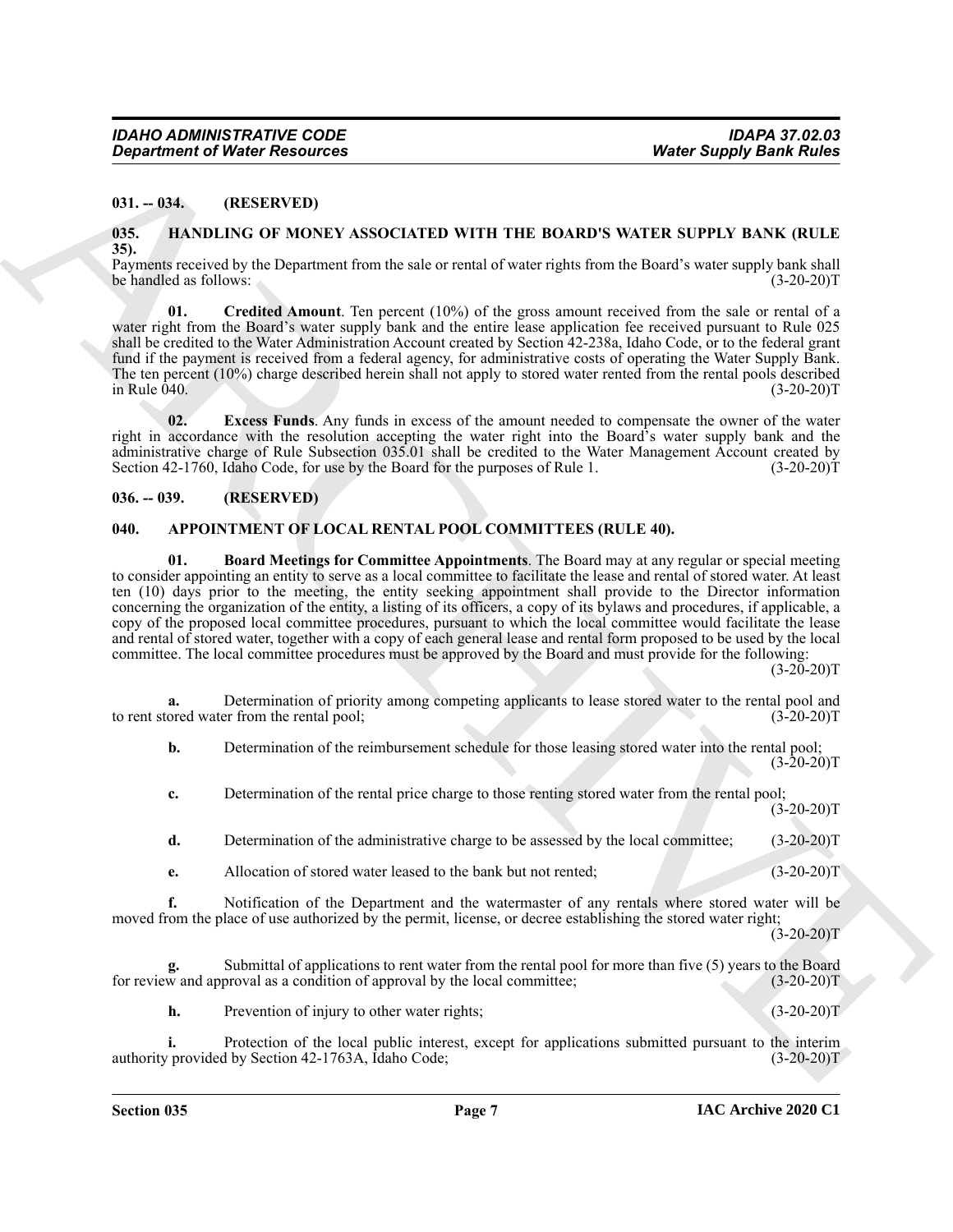| <b>IDAHO ADMINISTRATIVE CODE</b>     | <b>IDAPA 37.02.03</b>          |
|--------------------------------------|--------------------------------|
| <b>Department of Water Resources</b> | <b>Water Supply Bank Rules</b> |

**j.** Consistency with the conservation of water resources within the state of Idaho, except for applications submitted pursuant to the interim authority provided by Section 42-1763A, Idaho Code; (3-20-20)T

**k.** Management of rental pool funds as public funds pursuant to the Public Depository Law, Chapter 1, Title 57, Idaho Code. (3-20-20)T

<span id="page-7-3"></span><span id="page-7-2"></span>**02. Local Committee Procedures**. The local committee procedures shall provide that a surcharge of ten percent (10%) of the rental fee charged per acre foot of stored water rented from the rental pool shall be assessed and credited to the revolving development account and the water management account established in Sections 42- 1752 and 42-1760, Idaho Code, in such proportion as the Board in its discretion shall determine. Such moneys, together with moneys accruing to or earned thereon, shall be set aside, and made available until expended, to be used by the Board for the purposes of Rule 1 unless the surcharge is prohibited by statute, compact or inter-governmental agreement. (3-20-20)T

**Department of Nicity Resolution**<br>
vote Supply Bank Rules<br>
vote Capply Bank Rules<br>
vote Capply Bank Rules<br>
vote Capply Bank Rules<br>
vote Capply Bank Rules<br>
Nature of the Marchive of the Marchive provided by sectom 42-1700, **03. Review by Director**. The Director will review the local committee procedures and submit them along with the Director's recommendation to the Board. The lease and rental form must receive the Director's approval. The Board may designate the applying entity as the local committee for a period not to exceed five (5) years. A Certificate of Appointment will be issued by the Board. The Board may extend the appointment for additional periods up to five (5) years, upon written request of the local committee. The Board may revoke a designation upon request of the local committee, or after a hearing pursuant to the promulgated Rules of Practice and Procedure of the Board, if the Board determines that the local committee is no longer serving a necessary purpose or is not abiding by its own approved procedures, these rules or applicable statutes. (3-20-20) is not abiding by its own approved procedures, these rules or applicable statutes.

<span id="page-7-1"></span>**04. Annual Report**. The local committee shall report annually on the activity of the rental pool on forms provided by the Board. (3-20-20)T

<span id="page-7-4"></span>**05. Submission of Amendments to Procedures to Board**. Amendments to the approved procedures of an appointed local committee which change the amount charged for the rental of stored water shall be submitted to the Board by April 1st of any year. The amendment will be considered approved by the Board unless specifically disapproved at the first regular Board meeting following the amendment action of the local committee. The Board may, upon good cause being determined by the Board, specifically approve of amendments submitted after April 1 of any year.  $(3-20-20)T$ 

#### <span id="page-7-0"></span>**041. -- 999. (RESERVED)**